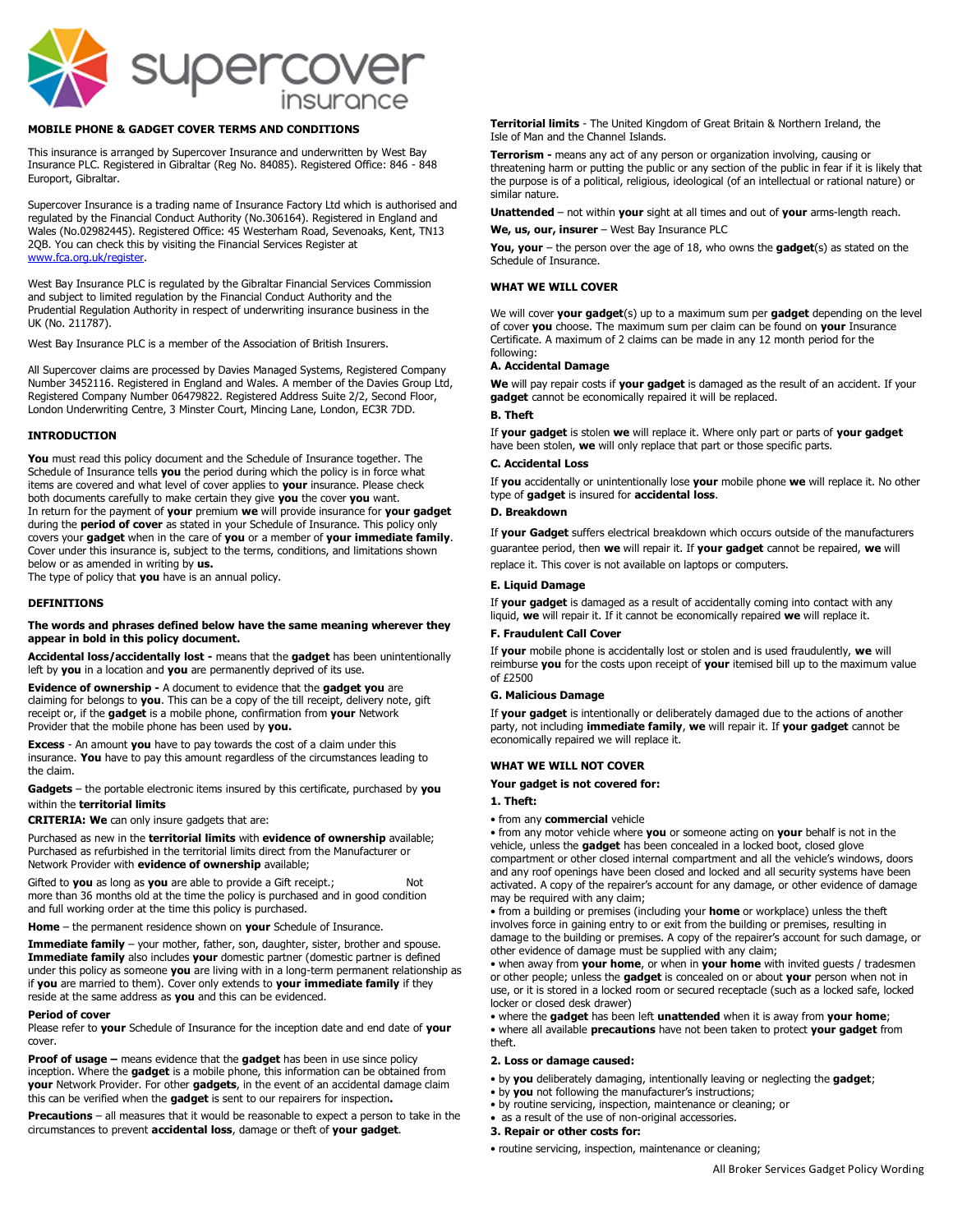- damage or breakdown caused by a manufacturer's defect or recall of the **gadget**;
- repairs carried out that have not been pre-approved by **us**;
- wear and tear, including but not limited to: replacement of or adjustment to fittings,
- control knobs or buttons, batteries or aerials, or gradual deterioration of performance; • cosmetic damage of any kind including scratches, dents and other visible defects that do not affect safety or performance.

**4.** Any claim under this insurance if the serial number of the **gadget** has been deliberately tampered with in any way.

**5.** Any kind of damage whatsoever unless the damaged **gadget** is provided for repair.

**6.** Any loss of a SIM (subscriber identity module) card.

**7.** Any expense incurred as a result of not being able to use the **gadget**, or any loss other than the repair or replacement costs of the **gadget**.

# **8.** An **excess fee** for any claim;

If **your** claim is for a **gadget** up to the value of £500 (when new) the **excess fee** is £50 for any claim.

If **your** claim is for a **gadget** between the values of £501 and £999 (when new) the **excess fee** is £75 for any claim.

If **your** claim is for a **gadget** over the value of £999 (when new) the **excess fee** is £100 for any claim.

**9.** Loss of or damage to accessories of any kind.

**10.** Any claim for a **gadget** where **proof of usage** cannot be provided or evidenced. **11**. Any **accidental loss** where the circumstances of the loss cannot be clearly identified, i.e. where **you** are unable to confirm the time and place **you** last had **your gadget**.

**12.** Reconnection costs or subscription fees of any kind.

**13.** The cost of any fraudulent calls/airtime use following the theft of or **accidental loss**  of **your** mobile phone where the item has not been reported lost or stolen to the Service Provider within 24 hours of discovery of the theft or **accidental loss**

**14.** War Risk - **Terrorism**, war, invasion, acts of foreign enemies, hostilities whether war is declared or not, civil war, rebellion, revolution, insurrection, military or usurped power, confiscation, nationalism or requisition or destruction or damage to property by or under the order of any government or public or legal authority.

#### **15. Nuclear Risk**

Damage or destruction caused by, contributed to or arising from:

**a.** ionizing radiation or contamination by radioactivity from any nuclear fuel or from any nuclear waste from the combustion of nuclear fuel; or

**b.** the radioactive, toxic, explosive or other hazardous properties of any explosive nuclear assembly or component thereof.

### **16. Sonic Boom**

Damage or destruction directly occasioned by pressure waves caused by aircraft or other aerial devices traveling at sonic or supersonic speeds.

# **17. Loss of Data or Software**

Any loss of or damage to information or data or software contained in or stored on the **gadget** whether arising as a result of a claim paid by this insurance or otherwise.

**18.** Any indirect loss or damage arising from accidental damage, theft, **accidental loss**, breakdown or from any cause whatsoever.

**19.** Any liability of whatsoever nature arising from ownership or use of the **gadget,** including any illness or injury resulting from such ownership or use.

**20.** Value Added Tax (VAT) where **you** are registered with HM Revenue and Customs for VAT.

#### **CLAIM SETTLEMENT**

**1.** The intention of this policy is to put **you** back in the same position as immediately prior to the loss or damage. It is not a replacement as new policy. If the **gadget** cannot be replaced with an identical **gadget** of the same age and condition, **we** will replace it with one of comparable specification or the equivalent value taking into account the age and condition of the original **gadget. We** cannot guarantee that the replacement **gadget**  will be the same colour as the original item. Where an equivalent refurbished item is not available, **we** will offer vouchers or a cash settlement based on the market value of the original **gadget** taking into account its age and condition.

**2.** Any replacement device **we** supply may have been refurbished using unbranded parts. **3.** Repairs will be carried out using readily available parts. Where possible **we** will use Original parts but in some cases, unbranded parts may be used. In the event that any repairs authorised by **us** under this policy invalidate **your** manufacturer's warranty, **we** will repair or replace **your gadget** for the remaining period of **your** manufacturer's warranty in line with **your** manufacturer's warranty terms and conditions.

**4.** If **your gadget** was water resistant when new, the repaired or replaced **gadget** will also be water resistant but **we** cannot guarantee the replacement will be water proof. **5.** In the event of a valid claim resulting in the replacement of the **gadget**, this policy will automatically cover the replacement **gadget**.

# **CONDITIONS AND LIMITATIONS**

**1.** Unless **we** have agreed differently with **you**, English law and the decisions of English courts will govern this insurance.

**2.** This insurance only covers **gadgets** bought and used in the countries within the **territorial limits** of the policy. Cover is also automatically extended to include use of the **gadget** anywhere in the world up to a maximum of 90 days in total in any single 12

month period of insurance, subject to any repairs being carried out in the UK by repairers approved by **us.**

**3.** The gadget must not be more than 36 months old when the policy commences with valid **evidence of ownership** (not from online auctions), and purchased as new within the **territorial limits** of the policy .

**4. You** must provide **us** with any receipts, documents, proof of purchase or other evidence, that it is reasonable for **us** to request.

**5.** This insurance may only be altered, varied or its conditions altered or premium changed by **us**, giving **you** 30 days' notice in writing.

**6. You** cannot transfer the insurance to someone else or to any other **gadget** without **our** written permission.

**7. You** must take all **reasonable precautions** to prevent any loss or damage.

**8.** Cover excludes costs or payments recoverable from any party, under the terms of any other contract, guarantee, warranty, or insurance.

# **CANCELLATION**

### **Your right to change your mind (withdrawal period)**

You may cancel the insurance, without giving reason, contacting the agent that sold you this policy within 14 days of it starting or (if later) within 14 days of **you** receiving the insurance documents.

On receipt of **your** written notice of cancellation **you** will receive a full refund of all premium paid provided that no claim has been paid by **us** and **you** do not intend to make a claim under this insurance.

### **Cancellation by you after the withdrawal period**

If **you** wish to cancel **your** insurance after the initial withdrawal period **you** can do so by contacting the agent that sold you this policy. You will be required to give 30 days' notice of cancellation. No refund of premiums paid will be given.

### **Cancellation by us**

**We** may cancel the policy by giving **you** 30 days notice in writing. If **your** premium is being paid annually **we** will refund the premium relating to the remaining period of insurance on a proportionate basis.

**We** may cancel **your** policy under the following circumstances:

- where **we** have grounds to suspect fraud.
- where **you** have failed to cooperate or provide information and assistance in relation to any claim under this policy.
- where **you** use threatening or abusive behavior towards a member of our staff or a member of staff of **your** insurance intermediary or our supplier.

## **CLAIMS PROCEDURE**

#### **1. You** must:

• notify Davies Group Limited on **0203 794 9297** or by emailing gadgetclaims@davie [group.com](mailto:gadgetclaims@davies-group.com) as soon as possible but ideally within 48 hours of the discovery of any incident likely to give rise to a claim under this insurance. If the incident happened outside of the UK, please notify Direct Group Limited within 48 hours of your return to the UK.

• report the theft or **accidental loss** of any mobile phone or theft of any tablet within 24 hours of discovery to **your** Airtime Provider and blacklist your handset/tablet;

• report the theft or **accidental loss** of any **gadget** to the Police within 48 hours of discovery and obtain a crime reference number in support of a theft and a lost property number in support of an **accidental loss** claim;

• provide **us** with details of the claim and any other contract, guarantee, warranty or insurance that may apply to the loss including but not limited to household insurance. Where appropriate a rateable proportion of the claim may be recovered direct from these Insurers.

#### **Please note any delay in reporting an incident to Davies Group Limited, your Airtime Provider or the Police may invalidate your right to claim under the policy.**

**2**. If following a loss covered by this insurance **we** decide to replace **your gadget** all outstanding or overdue premiums must be paid immediately. . **We** may at **our** discretion reduce the claims payment by the amount of outstanding or overdue premiums that **you** owe **us.**

**3.** If **we** replace **your gadget** the damaged or lost item becomes **our** property. If it is returned or found **you** must notify **us** and send it to **us** if we ask **you** to.

To help **us** improve **our** service **we** may record or monitor telephone calls.

## **WARNING:**

**If you or anyone acting on your behalf knowingly commit a fraudulent act or submit a fraudulent document or make a fraudulent statement or exaggerate any claim made under this insurance, we will not pay the claim and cover under this and all other insurances currently in force with us with which you are connected will cease immediately. You will not be entitled to any refund of premium under any policy.**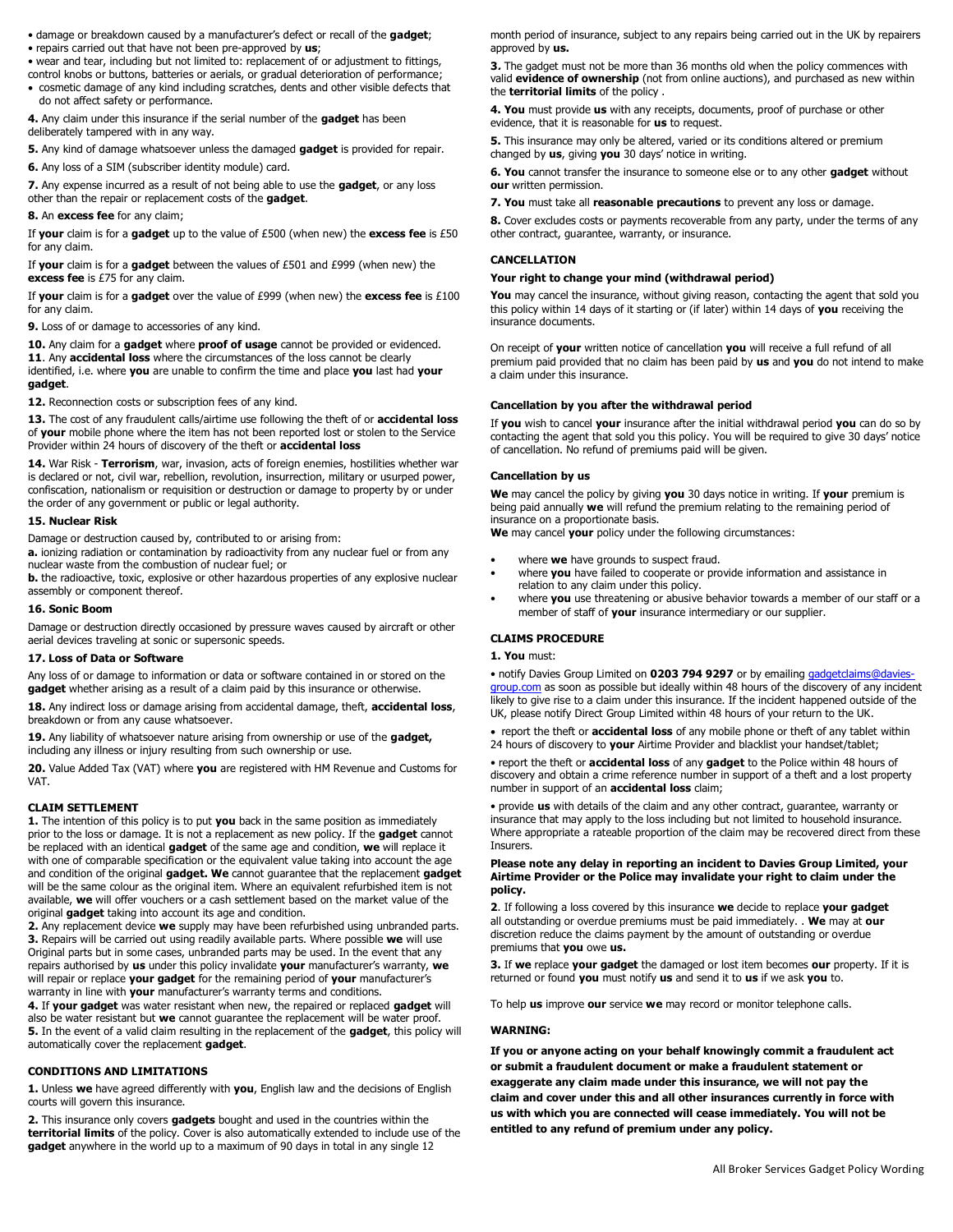**We** will process **your** claim under the terms and conditions of this insurance based on the first reason notified to **us** for the claim. If **your** claim is not covered and **you** then submit a claim having changed the reason **we** consider this as fraud. Details of all such cases will be passed to appropriate agencies for action.

# **CONSUMER INSURANCE ACT**

You are required to take care to supply accurate and complete answers to all the questions in the declaration and to make sure that all information supplied is true and correct. **You** must tell us of any changes to the Answers **you** have given as soon as possible.

Under the Consumer Insurance (Disclosure and Representations) Act 2012 **your** failure to take reasonable care to avoid misrepresentation in relation to the information provided (including subsequent changes to any such information) could result in **your** policy being cancelled or **your** claim being rejected or not fully paid.

#### **COMPLAINTS**

It is the intention to give **you** the best possible service but if **you** do have any questions or concerns about this insurance or the handling of a claim **you** should follow the complaints procedure below.

# **Complaints regarding:**

SALE OF THE POLICY - Please contact the agent that sold you the policy

CLAIMS – Please contact the claims handler at:

Davies Group PO Box 1291 Preston PR2 0QJ Tel: 0203 794 9300<br>Email: <u>gadgetcomplair</u> [gadgetcomplaints@davies-group.com](mailto:gadgetcomplaints@davies-group.com)

Please ensure **your** policy number is quoted in all correspondence to assist a quick and efficient response.

**We** will make every effort to resolve your complaint by the end of the third working day after receipt. If **we** cannot resolve **your** complaint within this timeframe **we** will acknowledge **your** complaint within 5 days of receipt and will do **our** best to resolve the problem within four weeks by sending **you** a final response letter.

If **we** are unable to resolve **your** complaint in this time **we** will write to advise **you** of progress and will endeavour to resolve **your** complaint within the following four weeks. If **we** are still unable to provide **you** with a final response at this stage, **we** will write to **you** explaining why and advise when **you** can expect a final response. At this point **you** may refer **your** complaint to The Financial Ombudsman Service at the following address:

Financial Ombudsman Service Exchange Tower Harbour Exchange Square London E14 9SR [www.financial-ombudsman.org.uk](http://www.financial-ombudsman.org.uk/)

#### **What you should know**

**You** may go directly to the Financial Ombudsman Service when **you** first make your complaint, but the Ombudsman will only review **your** complaint at this stage with our consent. However, **we** are still required to follow the procedure stated above.

If **you** have received a final response but are dissatisfied, **you** have the right of referral to the Financial Ombudsman Service within six months of the date of **your** final response letter. **You** may only refer to the Ombudsman beyond this time limit if **we** have provided our consent.

Whilst **we** and **our** UK service providers are bound by the decision of the Financial Ombudsman Service, **you** are not. Following the complaints procedure above does not affect **your** right to take legal action.

#### **COMPENSATION SCHEME**

West Bay Insurance PLC is a member of the Financial Services Compensation Scheme (FSCS). You may be entitled to compensation from this scheme if we cannot meet our liabilities under this policy.

Further information about the scheme is available on the FSCS website at [www.fscs.org.uk](http://www.fscs.org.uk/) or by writing to the FSCS at PO Box 300, Mitcheldean, GL17 1DY.

### **HOW WE USE YOUR INFORMATION**

# **Introduction**

We believe in keeping your information safe and secure. Full details of what data we collect and how we use it can be found in our privacy policy which you can access via [www.supercoverinsurance.com](http://www.supercoverinsurance.com/)</u> or by requesting a copy from our Data Protection Officer (contact details below). This section provides you with some basic information and explains:

- What we do with your information
- How we may check the information you have provided to us against other sources such as databases
- Who we share your information with, and
- How we may use your information

We are governed by the Data Protection legislation applicable in the United Kingdom.

### **How we may collect your information**

We may collect details about you from:

- Information you give to brokers
- Information you give us in online forms and other forms
- Other sources such as Google Earth and social media
- Third parties and other sources
- Telematics systems.

# **What information we may collect about you**

We collect details including details about your health, personal circumstances, claims history, credit history, motoring history and other relevant details. We may collect information on you from databases such as the electoral roll and county court judgment records.

#### **How we may share your information**

In order to provide our services to you, we may share your information with other insurance companies, solicitors, regulators, business partners and suppliers. We may also have a legal obligation to provide your information, in certain circumstances, with regulators, police and other public bodies.

Information you supply may be used for the purposes of insurance administration by us and third parties. These third parties may share your information with their own agents.

#### **How we may use your information**

We may use your information for a number of purposes. These include:

- Providing you with our services
- Dealing with your claim
- Carrying out checks such as fraud checks and credit checks
- Providing you with information about our products and services

We give details about some of these processes below.

#### **Providing you with details on our Products and Services**

Where you have given us your consent to do so, we will send you information about products and services of ours and other companies in our Group which may be of interest to you. We may contact you by telephone, letter or email (as you have indicated)

You have a right at any time to stop us from contacting you for marketing purposes or giving your information to other members of the Group.

If you no longer wish to be contacted for marketing purposes then please contact our Data Protection Officer (contact details below).

### **Fraud Prevention and Detection**

We carry out fraud checks on our customers. We do this in order to prevent fraud and also to help us make decisions about the provision, pricing and administration of insurance. When carrying out these checks, we will search against fraud detection databases. We may pass details about you to some of these databases. Law enforcement agencies, financial service providers, fraud prevention agencies, police and other organisations may also access these databases.

#### **Claims History**

We may process data relating to your claims history for the purposes of assessing any claim you may make.

The aim is to help us to check information provided and also to prevent fraudulent claims. When you tell us about an incident we will pass information relating to it to these databases. We may search these databases when you apply for insurance, in the event of any incident or claim, or at time of renewal.

### **Credit Searches and Accounting**

In assessing an application for insurance or policy renewal, we may search files made available to us by credit reference agencies. They keep a record of that search. Credit reference agencies share information with other organisations, enabling applications for financial products to be assessed or to assist the tracing of debtors, or to prevent fraud.

### **Transfers**

Sometimes your information may be transferred outside the European Economic Area by us, by the organisations with whom we share your information or by the servants and agents of these organisations. If we do this we will ensure that anyone to whom we pass it provides an adequate level of protection.